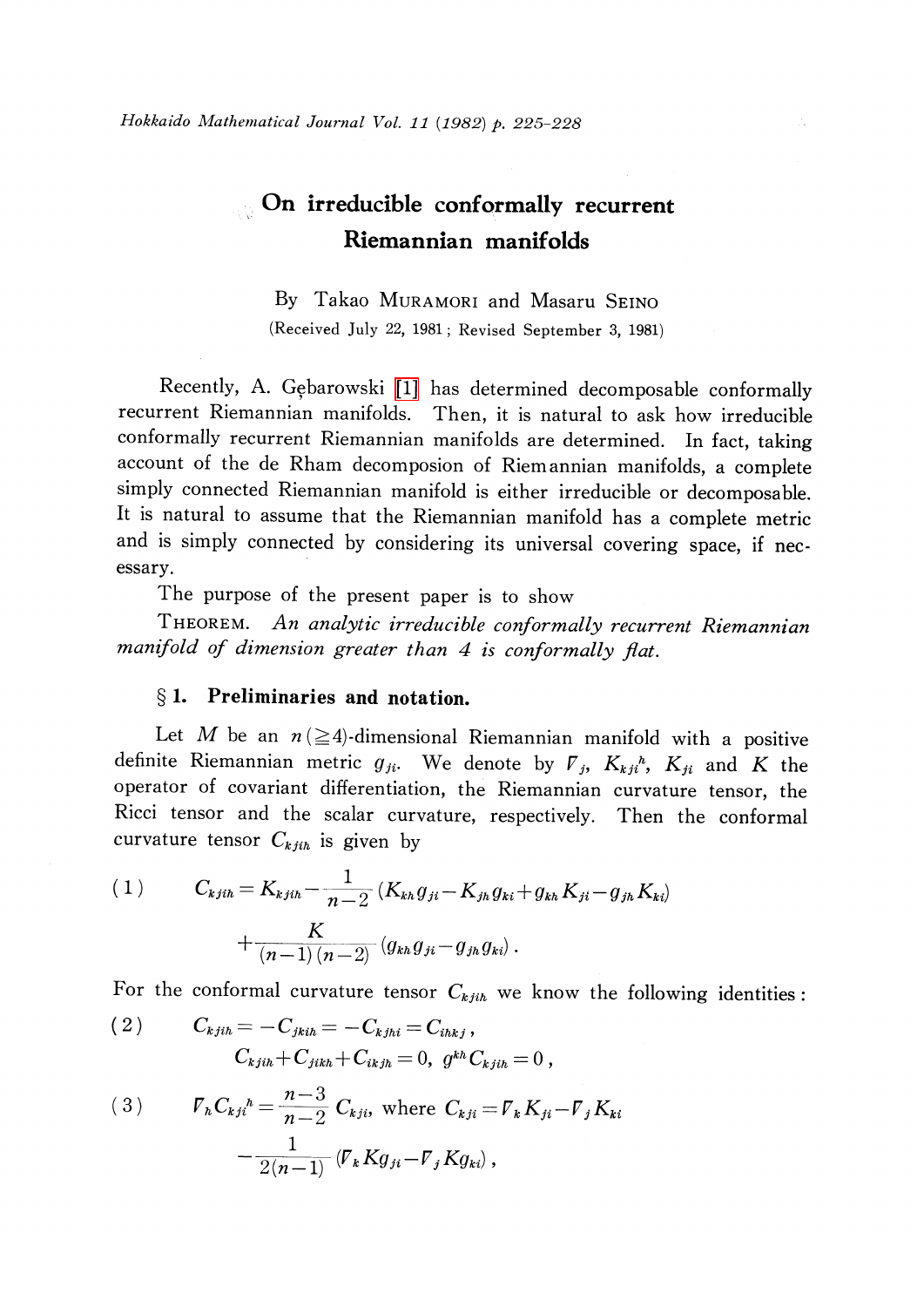226 T. Muramori and M. Seino

(4) \nabla\_{l}C\_{kjih}+\nabla\_{k}C\_{jlih}+\nabla\_{j}C\_{lkih}

$$
=\frac{1}{n-2}\left(C_{kji}g_{lh}-C_{kjh}g_{li}+C_{jli}g_{kh}-C_{jlh}g_{ki}+C_{lki}g_{jh}-C_{lkh}g_{jl}\right)
$$

M is called conformally recurrent if we have

(5) \nabla\_{l}C\_{kjih}=p\_{l}C\_{kjih} ,

for a non-zero 1-form  $p_{l}$ .

If M is of class  $C^{\bullet}$  and  $g_{ji}$  is so, we call M analytic. In this case,  $K_{kjih}$ ,  $K_{ji}$ ,  $K$  and hence  $C_{kjih}$  are also of class  $C^{\bullet}$ .

## \S 2. Proof of Theorem.

LEMMA 1. We have

(6)  $p_{l}C_{k,jih}+p_{k}C_{jlih}+p_{j}C_{lkih}$  $= \frac{1}{n-3}\,p^{t}(C_{kjit}g_{lh}-C_{kjht}g_{li}+C_{jlit}g_{kh}-C_{jlht}g_{ki})$ 

 $+C_{lkt}g_{jk}-C_{lkt}g_{ji}$ .

PROOF. Substitute (3) and (5) into (4). Lemma 2. There exists the equation,

(7) 
$$
p_t C_{kjih} C^{kjih} - \frac{2(n-2)}{n-3} C_{kjil} C^{kji}{}_h p^h = 0.
$$

**PROOF.** Teansvect (6) with  $C^{k,jih}$  and take account of (2).

Lemma <sup>3</sup> [\(\[3\]\)](#page-3-1). If there exists on an analytic Riemannian manifold a function  $f$  of class  $C^{\omega}$  satisfying

$$
V_if=p_if,
$$

for a 1-form  $p_{i}$ , then either  $p_{i}$  is closed or f vanishes identically.<br>If an applying Piemannian manifold M is conformally recurry

If an analytic Riemannian manifold  $M$  is conformally recurrent, then, by Lemma 3, either the recurrence vector  $p_{i}$  is closed or M is conformally flat, where as the function f of class  $C^{\omega}$  we have adopted  $\frac{1}{2}C_{k,jih}C^{k,jih}$ . Hence, in the following, we assume that  $p_{i}$  is closed.

LEMMA 4. If there exists a point where  $C_{k,jih}=0$ , then  $C_{k,jih}$  vanishes identically.

The proof is similar to that of Lemma 7 in [\[3\].](#page-3-1)

Hence, if M is not conformally flat, then  $C_{k,jih}$  does not have zero points. In the following, we assume that  $M$  is not conformally flat.

Lemma 5. If we put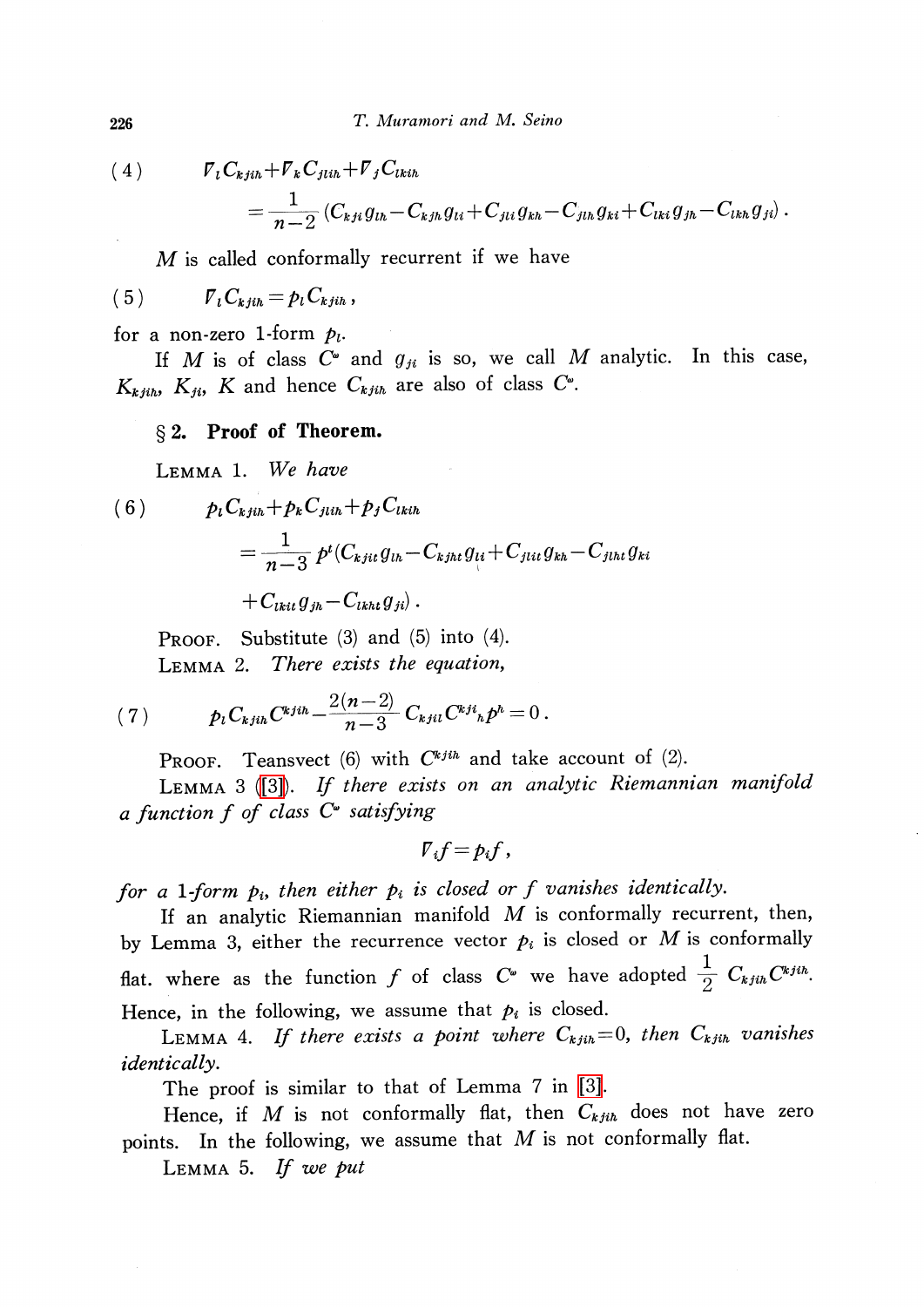$$
p=\frac{1}{2}\log(C_{kjih}C^{kjih}),
$$

then we obtain

$$
(8) \tC_{kjih}C^{kji}{}_{l}=\frac{1}{n}e^{2p}g_{hl}.
$$

PROOF. First of all we remark that

$$
V_m p = p_m.
$$

Since we have

$$
\overline{V}_m(e^{-2p}C_{kjih}C^{kji}_l)=0\;,
$$

there exists a constant  $c$  such that

$$
(9) \qquad e^{-2p} C_{kjih} C^{kji} = c g_{hl} ,
$$

because of the facts that  $e^{-2p}C_{k,jih}C_{j}^{kji}$  is symmetric in h and l, and that M is irreducible. Transvecting (9) with  $q^{hl}$  we get

$$
c=\frac{1}{n}e^{-2p}C_{kjih}C^{kjih}=\frac{1}{n},
$$

from which (8) follows.

Substituting (8) into (7) we have

$$
e^{2p} p_l - \frac{2(n-2)}{(n-3) n} e^{2p} p_l = 0
$$

that is,

$$
\frac{(n-1)(n-4)}{n(n-3)}e^{2p}p_l=0
$$
, a contradiction for  $n>4$ .

Therefore [Theorem](#page-0-0) is proved.

#### $\S 3.$  A note.

Let M be a Kaehlerian manifold with a complex structure  $F_{i}^{h}$  and the Kaehlerian metric  $g_{ji}$ . Then M is analytic. The Bochner curvature tensor  $B_{kjih}$  is given by

$$
B_{k,jih} = K_{k,jih} - \frac{1}{n+4} (g_{kh} K_{ji} - g_{jh} K_{ki} + K_{kh} g_{ji} - K_{jh} g_{ki} + F_{kh} S_{ji}
$$
  
\n
$$
-F_{jh} S_{ki} + S_{kh} F_{ji} - S_{jh} F_{ki} - 2 F_{kj} S_{ih} - 2 S_{kj} F_{ih})
$$
  
\n
$$
+ \frac{K}{(n+2) (n+4)} (g_{kh} g_{ji} - g_{jh} g_{ki} + F_{kh} F_{ji} - F_{jh} F_{ki} - 2 F_{kj} F_{ih}),
$$

where  $S_{ji}=K_{kjih}F^{kh}=- \frac{1}{2}K_{khji}F^{kh}=-K_{ji}F_{i}^{t}$  is a closed 2-form.